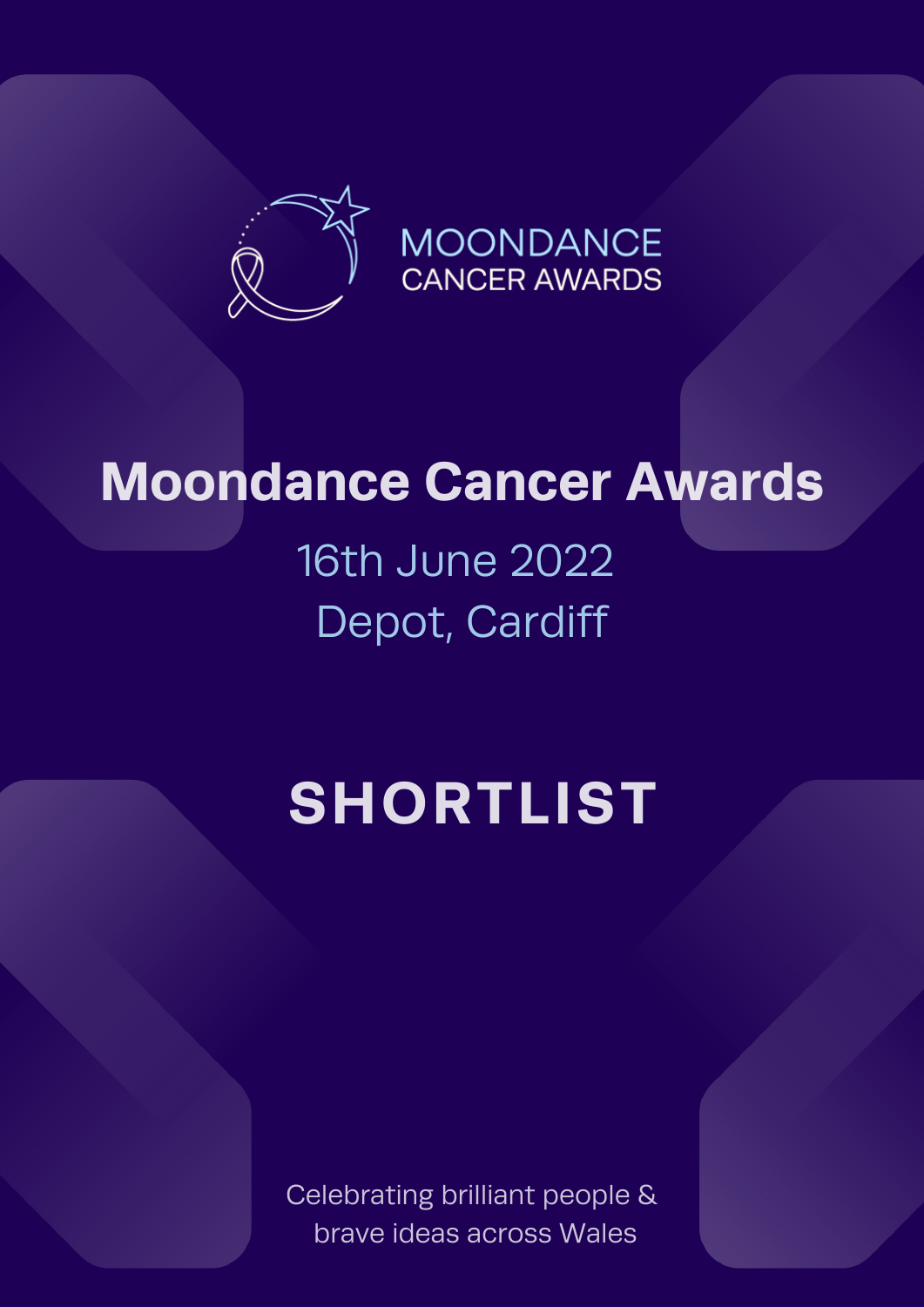

### **MOONDANCE CANCER AWARDS**

# CATEGORY: ACHIEVEMENT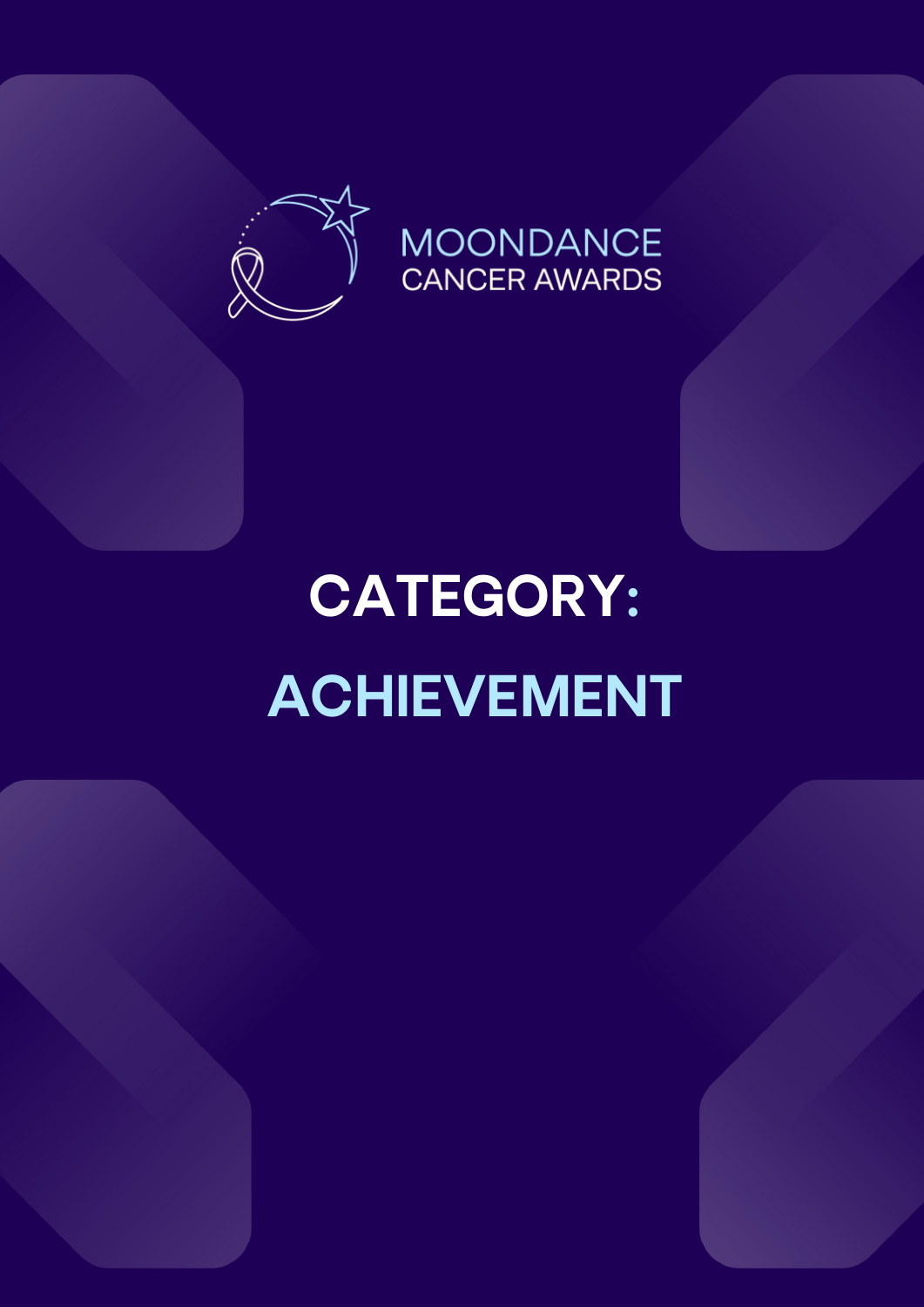

**Award: Response to Covid**

### **Welsh Cancer Intelligence and Surveillance Unit & DATA-CAN CCC research group**

Dyfed Wyn Huws Janet Warlow Giles Greene Dawn Allan Dianne 'Dee' Davies Rebecca Thomas Tamsin Long

Martin Rolles Ronan Lyons Ashley Akbari Rowena Griffiths Jun Han Mark Lawler Eva Morris

### **Cardiff & Vale UHB**

Joanne Hill Tina Bayliss Abrie Theron Clade Wade Mike Bond Denis Williams Yvonne Hyde

Emma Thomas Tony Ward Cath Twamley Sarah Maggs Christine Baber Hayley Holloway Deborah Barry Sandra Wat

#### **Cardiff University, Velindre, Wales Cancer Bank**

Mereid Evans Andrew Godkin Awen Gallimore Charlotte Young Amanda Jackson Alison Parry-Jones Lisa Spary Martin Scurr

Lorenzo Vapitani Stephanie Burnell Michelle Somerville Hannah Reed Rachel Granger Christopher Coterill-Jones Sarah Townsend Andrew Westwell

### Covid cancer analysis

### **Protective elective surgery**

**Covid 19 vaccine and cancer study**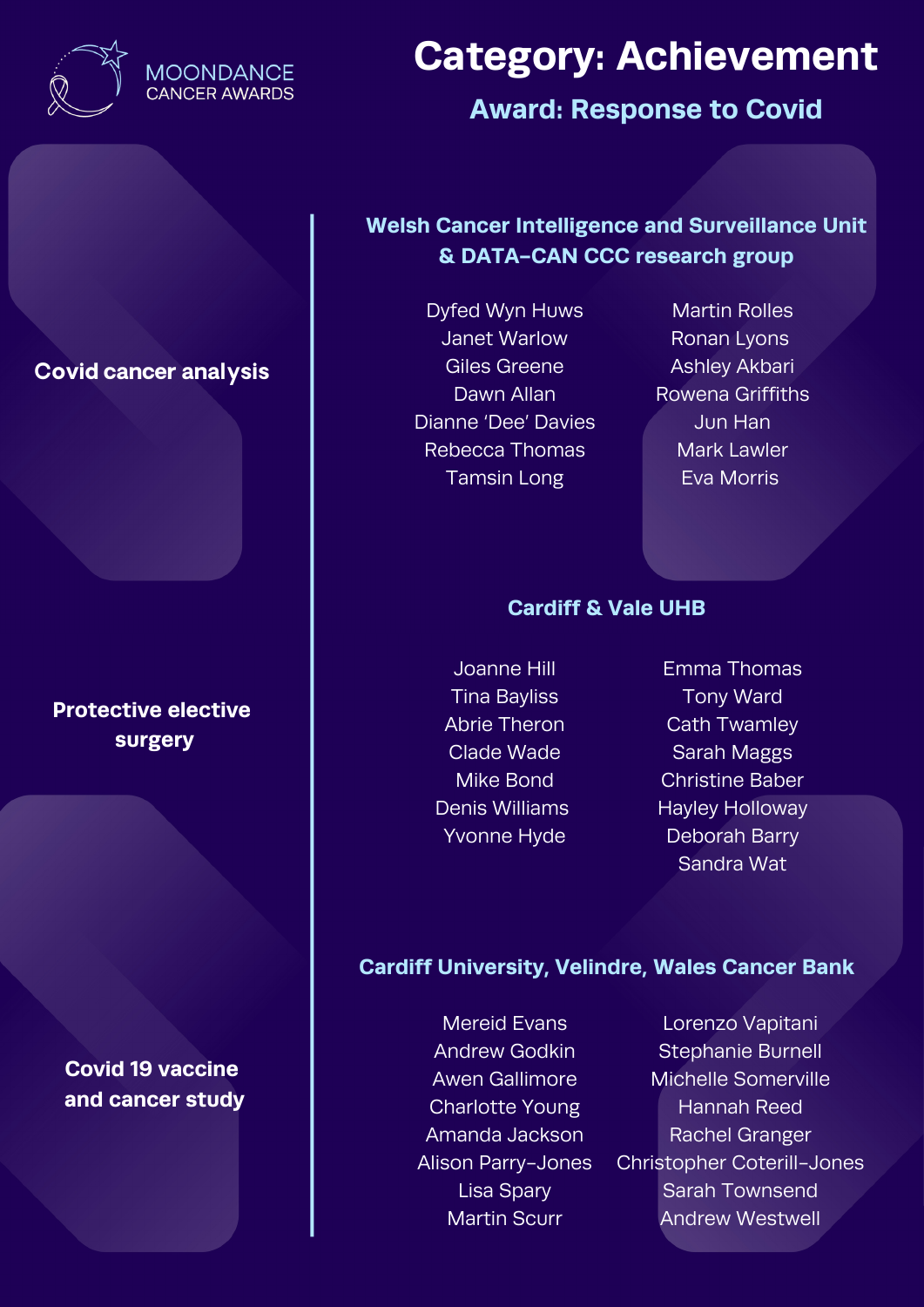

### Breast Unit

### **Lung Cancer Team**

### **Cancer during Covid dashboard**

Head & neck cancer services

### **Category: Achievement**

### **Award: Response to Covid**

#### **Aneurin Bevan UHB**

Kelvin Francis Gomez Rhiannon Foulkes Christopher Gateley Valentina Lefemine Phil Holland Michael Rees Karene Li, Khulood Al-Rawi

Nest Evans Helena Stephens Michelle Chamberlain Natalie Clark Louise Davidson Caroline Stanger Linda Morris Sarah Hacker

#### **Aneurin Bevan UHB**

Mat Jones Ian Williamson Sam Williams Carol Davies Becky Weston-Thomas

Emma Williams Ceri-Ann Maggs Paul Shaw Mick Button Andrew Morley Majid Rashid Ainis Pirtnieks

#### **NHS Wales Delivery Unit**

Alun Matthews & Gareth Lee

### **Hywel Dda University Health Board**

Karen Howath Miriam Brown Anwen Butten Michelle Whittal-Williams

Danna Jones Kath Campbell Aimee Spencer Alis Evans Vinod Prabhu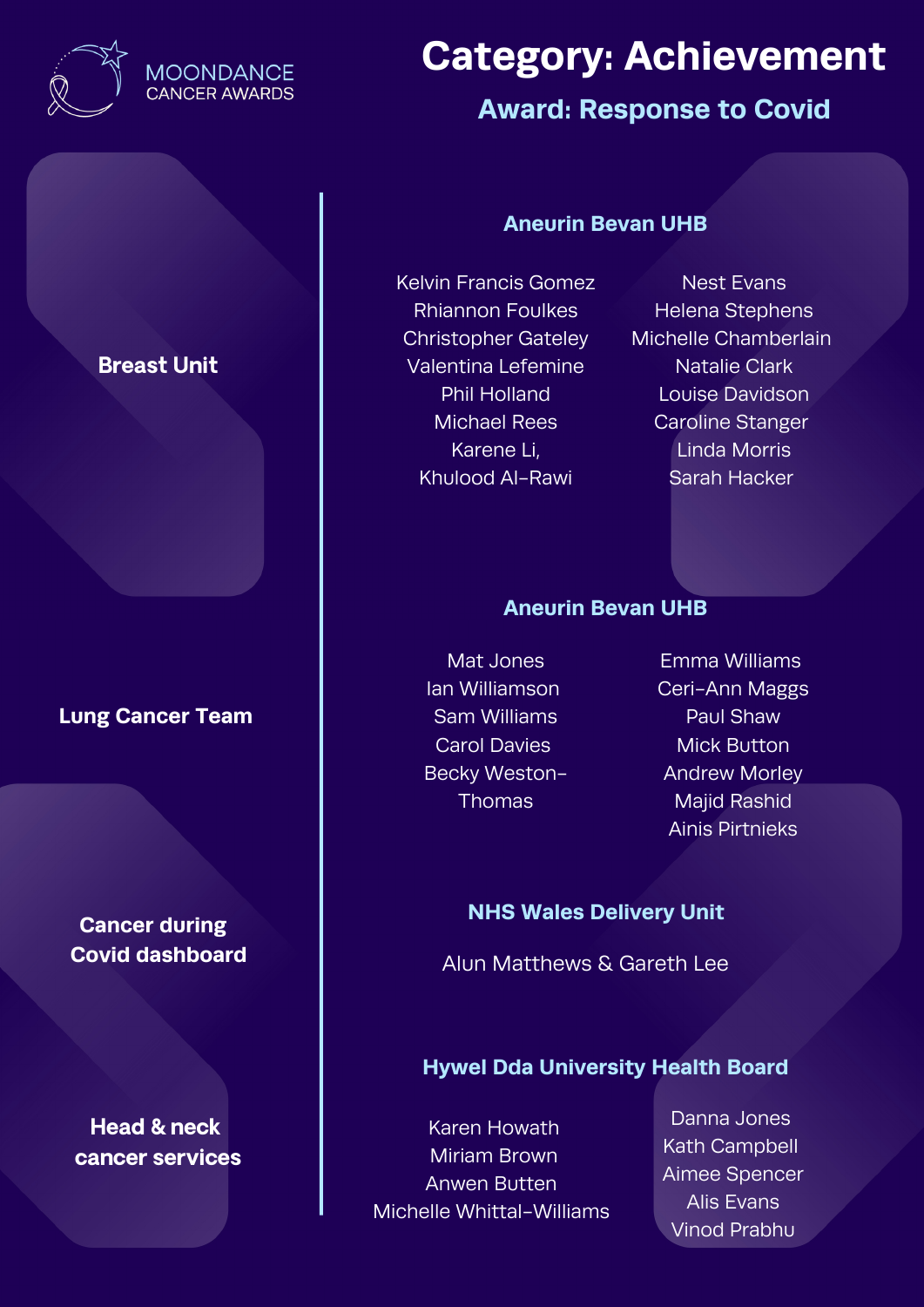

### **Award: Working Together**

### **Betsi Cadwaladr University Health Board**

### Rapid Diagnosis Clinic

**All Wales PET Advisory Group**

> **Myeloma dashboard**

Elaine Hampton Alice Eyre Natalie Morrice-Evans Naomi Solyanik Nicky Grayston Carmen Montana Maria Chapman Dan Menzies Teresa Ching Ali Thaseen Selena Harris, Nia Jones

Jonathan Sutton Caroline Williams Kakali Mitra Martin O'Donnell Sarah Marshall Helen Lawrence Rachel Langford Jones Joanne Ellis-Williams Raj Basu Rebecca Andrews Katharine Burton Parminder Kanith

### **Welsh Health Specialised Services Committee (WHSSC) & others**

Andrew Champion Martin Rolles Sian Lewis Christopher Marshall

Neil Hartman David Jones Sarah McAllister

**Digital Health and Care Wales, Cardiff & Vale UHB, Value in health centre**

Sally Cox Keith Howkins Viktoriya Velikova Ceri Bygrave

Andrew Simmons Sarah Puntoni Navjot Kaira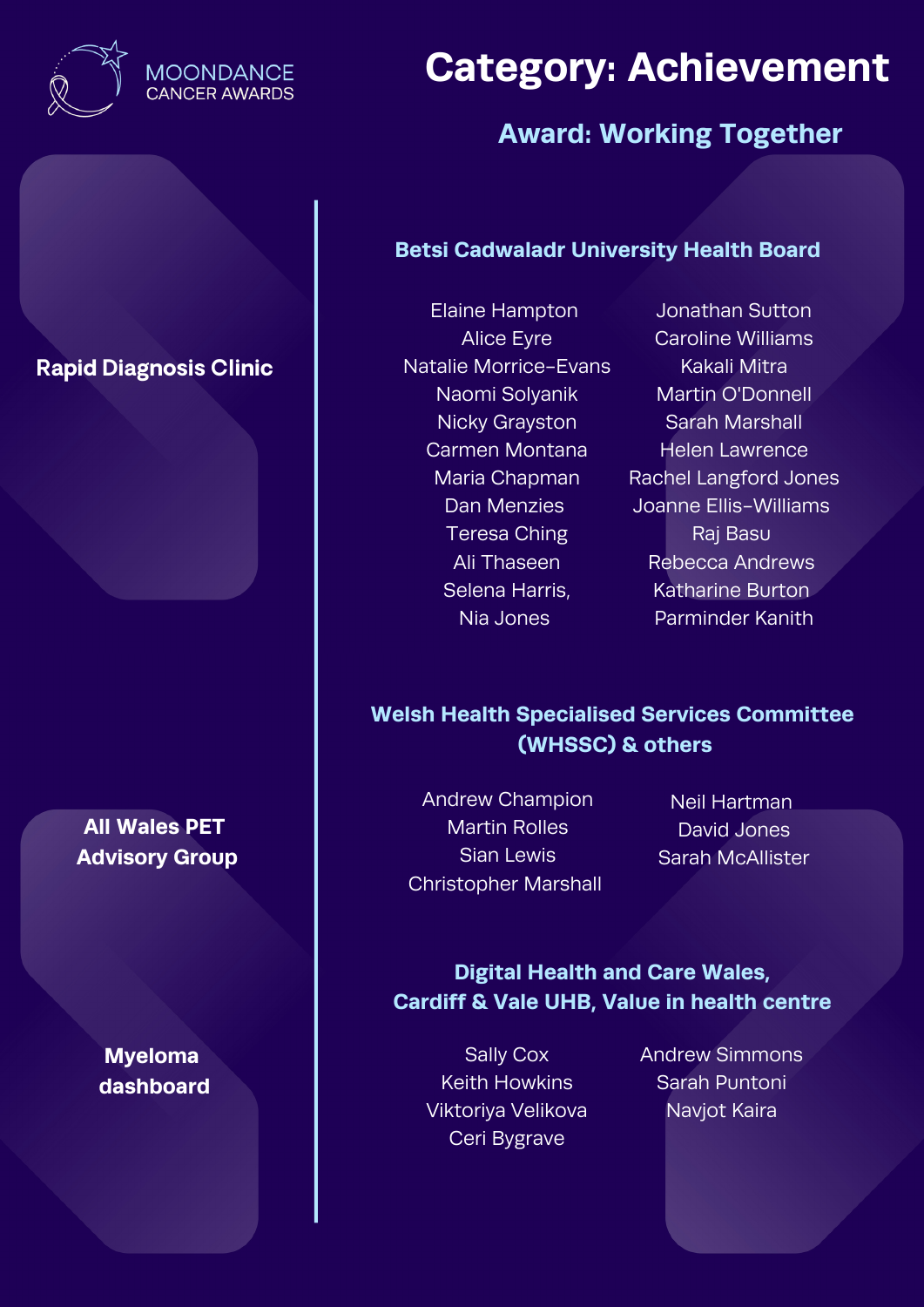

### **MOONDANCE CANCER AWARDS**

### **Category: Achievement**

### **Award: Working Together**

Community of practice: Macmillan Primary Care Cancer Framework

**South Wales lung cancer collaboration**

> **Improving the Cancer Journey Programme**

### **Macmillan GP Facilitators**

Elise Lang Rachael Lee Mary Craig Gemma Eccles Ruth Corbally Savita Shanbhag Saloni Jain Elain Hamilton Raj Basu

Jenny Liddell Amanda Pallister Calum Forrester-Patton Juliet Norwood Hayley Phillips Sue Llewelyn Michelle Wozencraft Sarah Macaulay

### **Swansea Bay UHB & Cardiff & Vale UHB**

Pankaj Kumar Dean Packman Ira Goldsmith

Malgorzata Kornaszewska Nick Gidman

#### **Powys Teaching Health Board**

Meinir Morgan Sue Ling Yvette Marks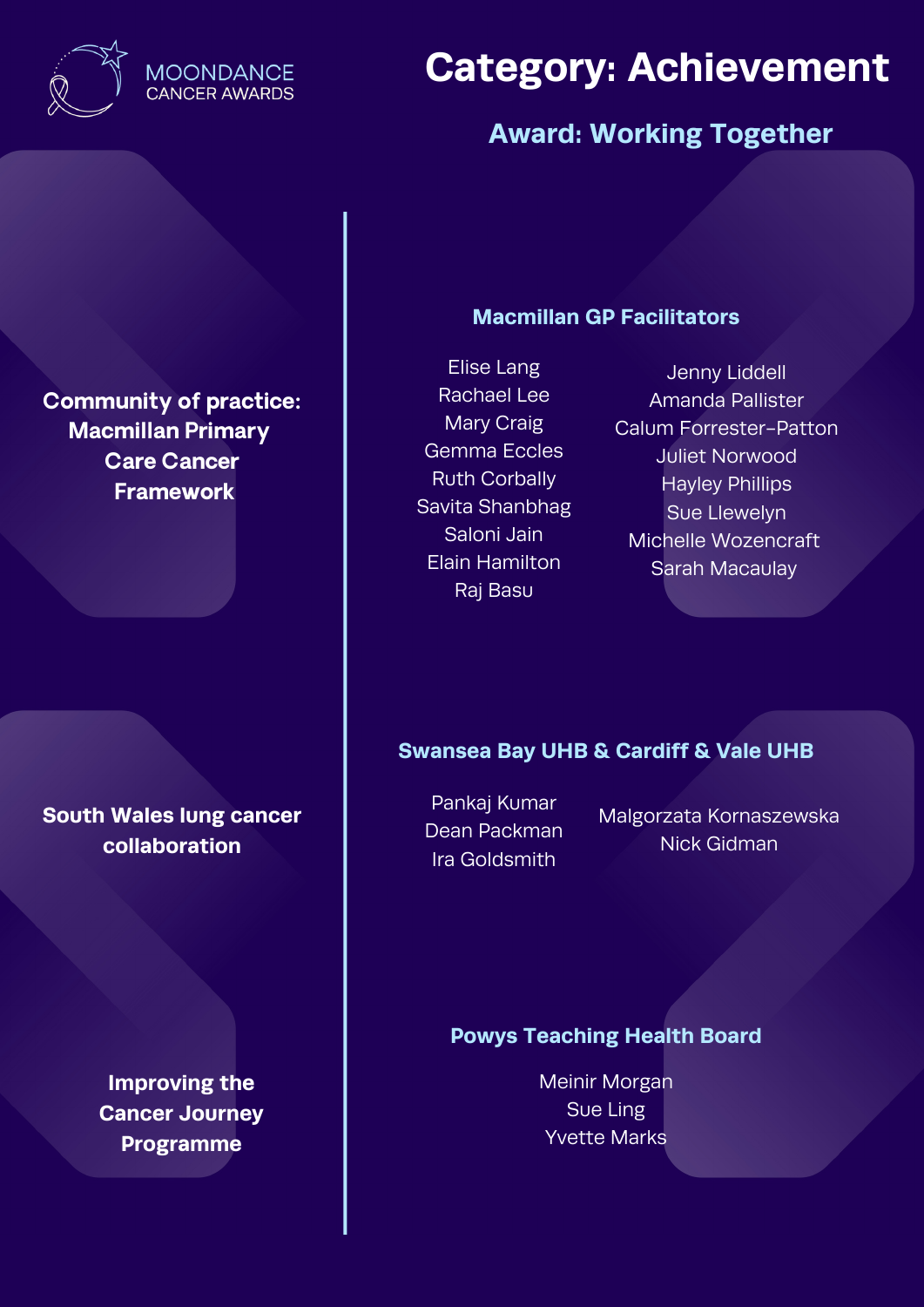

### **Category: Achievement Award: Better Patient Experience**

### Macmillan welfare benefits advice team

**Multi-disciplinary prehabilitation**

> **Ten top tips team**

**Primary care led cancer health optimisation**

Michele Pengelly Louisa Vitolo Debra Perry

### **Velindre**

Helen Mills Marilyn Porch

### **Cwm Taf Morgannwg UHB**

Rhidian Jones Daniel Trowbridge Christopher Jones

Stuart Mitchell Catherine Walters Hannah (Tai Chi)

**Wales Cancer Network, Public Health Wales, Swansea Bay UHB**

Elise Lang Gemma Eccles Susan Llewelyn Elise Lang

Gemma Eccles Juliet Norwood Sue Llewelyn Sarah Macaulay

### **Cardiff & Vale UHB & Swansea Bay UHB**

Rachel Barlow Marian Jones Rachel Lee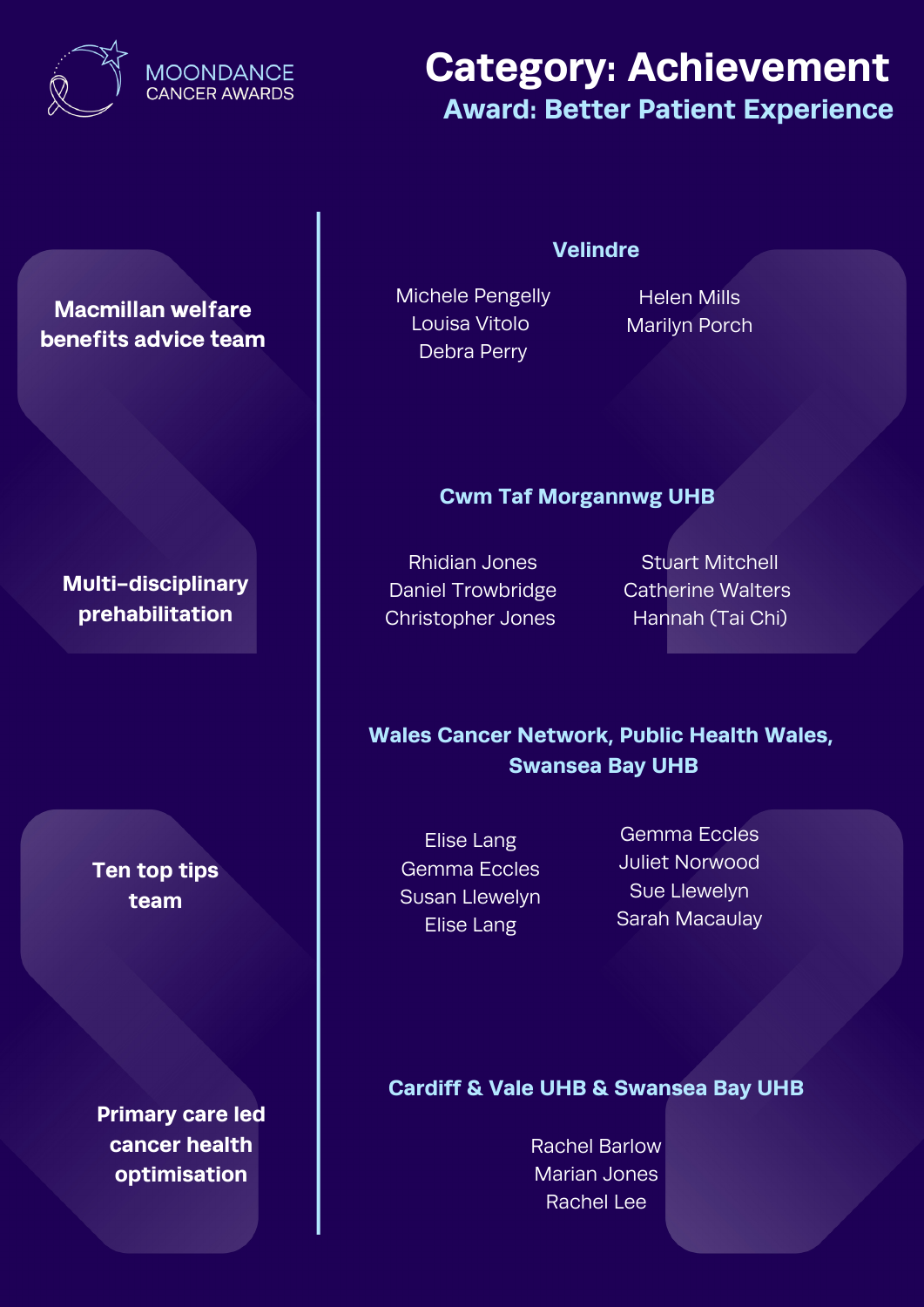

### **Award: Better Patient Experience**

Cancer & information support service

> **Macmillan welfare rights team** Shirley Melly

**Tenovus Cancer Care**

**Macmillan (West Wales)**

Sarah Russell-Saw Sarah West Rachel Kersey Helen Wood

Liz Duffy Emma Williams Aimee Spencer

### **Cwm Taf Morgannwg UHB**

Tony Green Susan Williams

Judi Rhys Helen Powell

Lowri Griffiths Malcolm Mason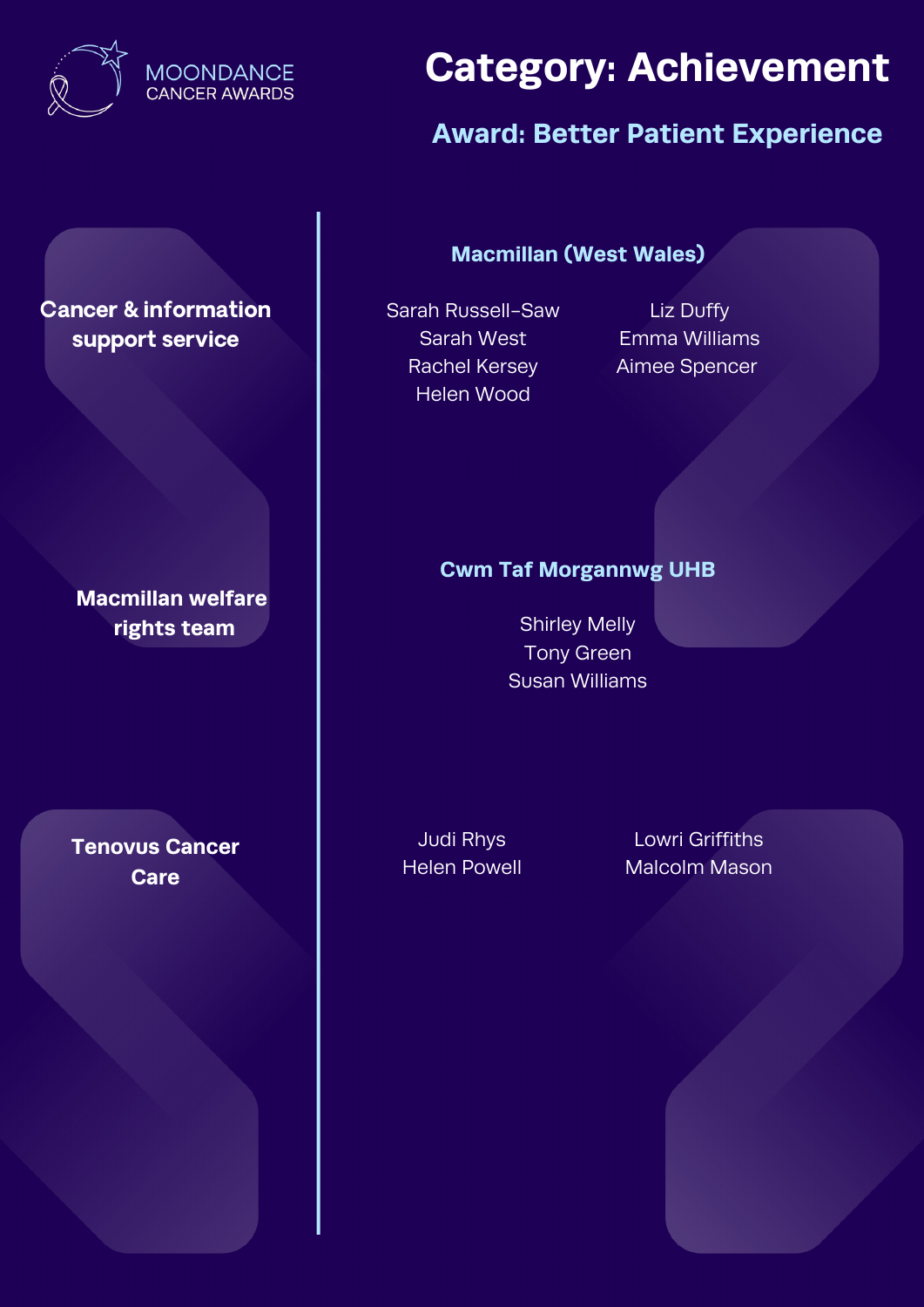

### **Award: Public awareness & engagement**

Cancer Awareness Campaign Group

### **Cancer Attitudes and Beliefs Study**

**Prostate Cymru**

**Cancer Research Wales, Wales Cancer Network & Cancer Research UK**

Greg Pycroft Katie Till Bethan Hawkes Hannah Edwards Jones

Abigail Hayward Anna Hughes Ceri Dunstan

### **Cardiff University & Cancer Research UK**

- Kate Brain Rebecca Cannings-John Ardiana Gjini Mark Goddard Detelina Grozeva Julie Hepburn Jacqueline Hughes Graham Moore
- Yvonne Moriarty Kirstie Osborne Harriet Quinn-**Scoggins** Michael Robling Julia Townson Jo Waller Katrina Whitaker Victoria Whitelock

#### **Prostate Cymru team**

Chris Leyshon Owen Pugsley Rebecca Havard Lydia Caunce

Tina Tew Gaynor Newton Annabelle Mason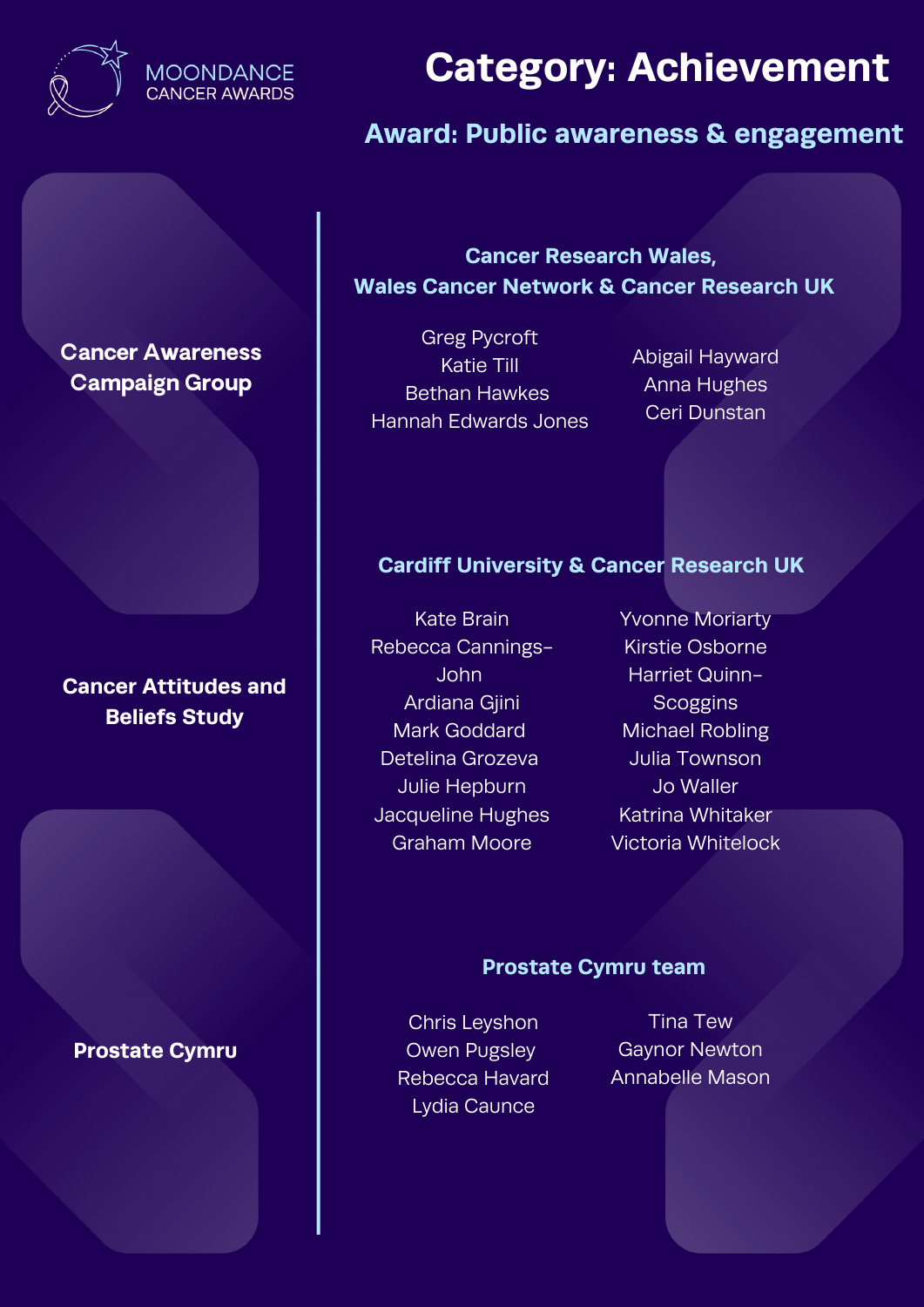

### **Category: Achievement Award: Public awareness & engagement**

**Cancer Patient Experience Survey**

### Bowel Cancer UK

### **Wales Cancer Network**

Hannah Edward Jones & Eleri Girt

### **Bowel Cancer UK team**

Sian Salkeld Lisa Rees Wynne - Volunteer Phillip - Volunteer

Chris - Volunteer Julie - Volunteer Kevin - Volunteer Ross - Volunteer

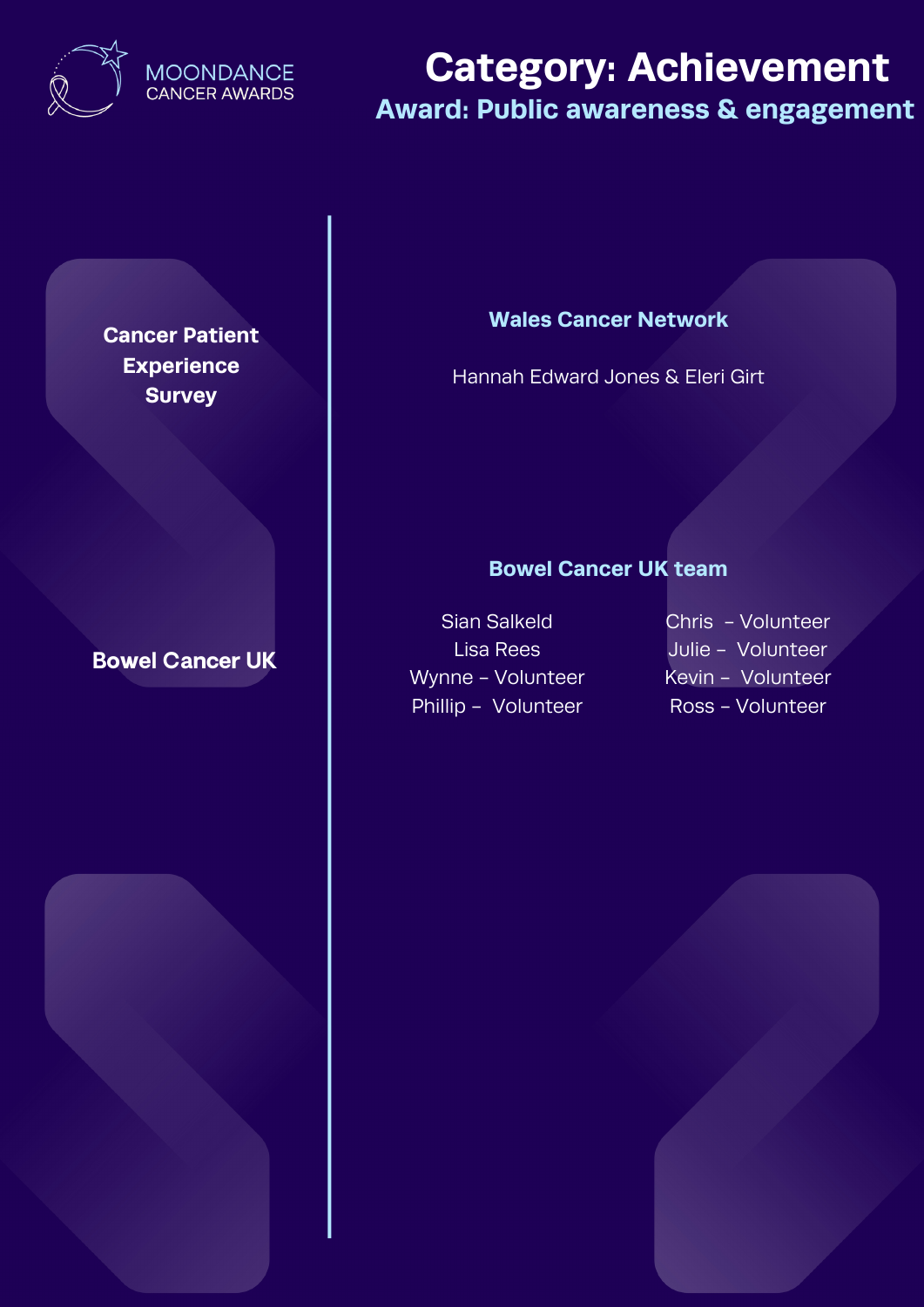

# CATEGORY: PIONEERING INNOVATION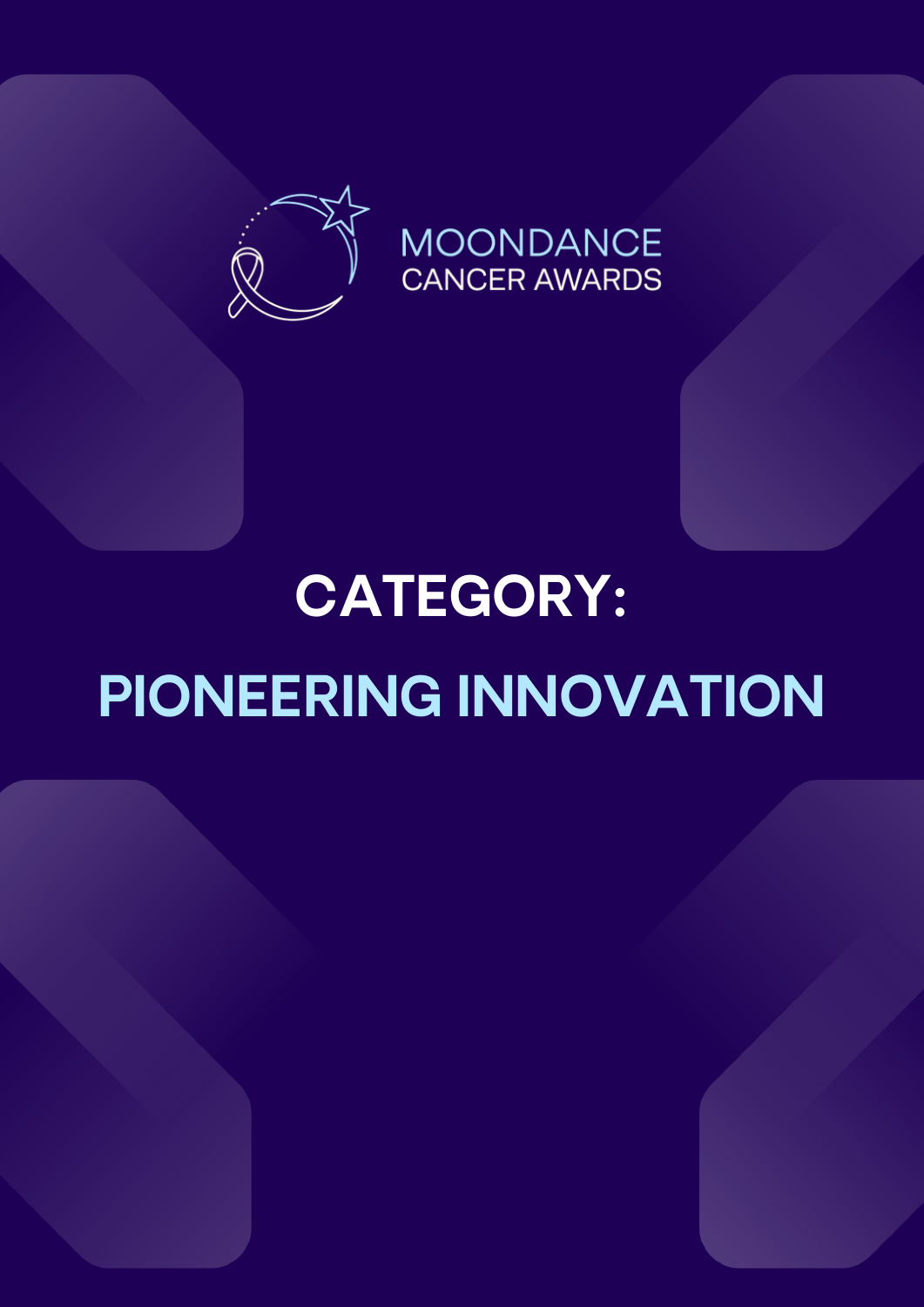

**Award: Innovation in early detection & diagnosis**

The SYMPLIFY study

### **Rapid chest X-ray pathway for lung cancer**

**Head & neck cancer team**

### **Swansea Bay UHB, Velindre, Health & Care Research Wales**

Dean Harris Sarah Townsend Chris Cotterill-Jones Jayne Goodwin

Mandy Edwards Chris Norman Tom Crosby

### **Cwm Taf Morgannwg UHB**

Stuart Baines Geraint Rees Ruth Albert Joanne Evans Tim Pearce Grant Griffiths Victoria Oxley Philip Robins

Andrew Thomas Marc Phillips Philippa Tennant Helen Hennon Yana James Lyndon Maybery Sarah Rees Sinan Eccles

#### **Swansea Bay UHB**

Conor Marnane Laura Jones

Spencer Gibbs Christine James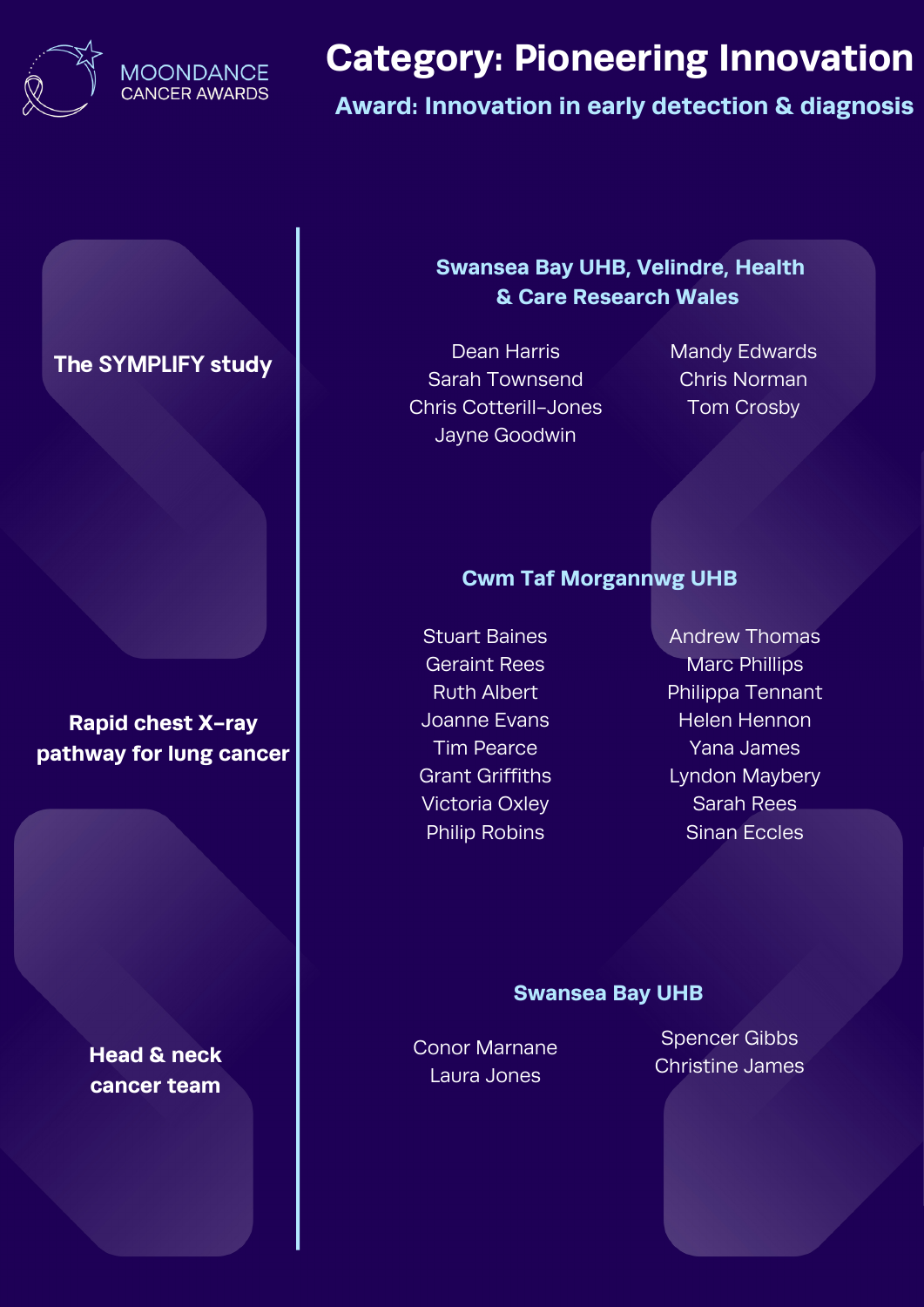

### **Award: Innovation in early detection & diagnosis**

### WICKED/THINK CANCER

**CAN10 radiology pathyway**

**Rapid Diagnosis Centre**

**North Wales Centre for Primary Care Research**

Clare Wilkinson & WICKED/THINK CANCER Team

### **Cardiff & Vale UHB**

Rwth Ellis Owen

#### **Swansea Bay UHB**

Heather Wilkes Sarah Dawtry Cath Lloyd-Bennett Helen Gray

Julie Williams Derrian Markham Martin Bevan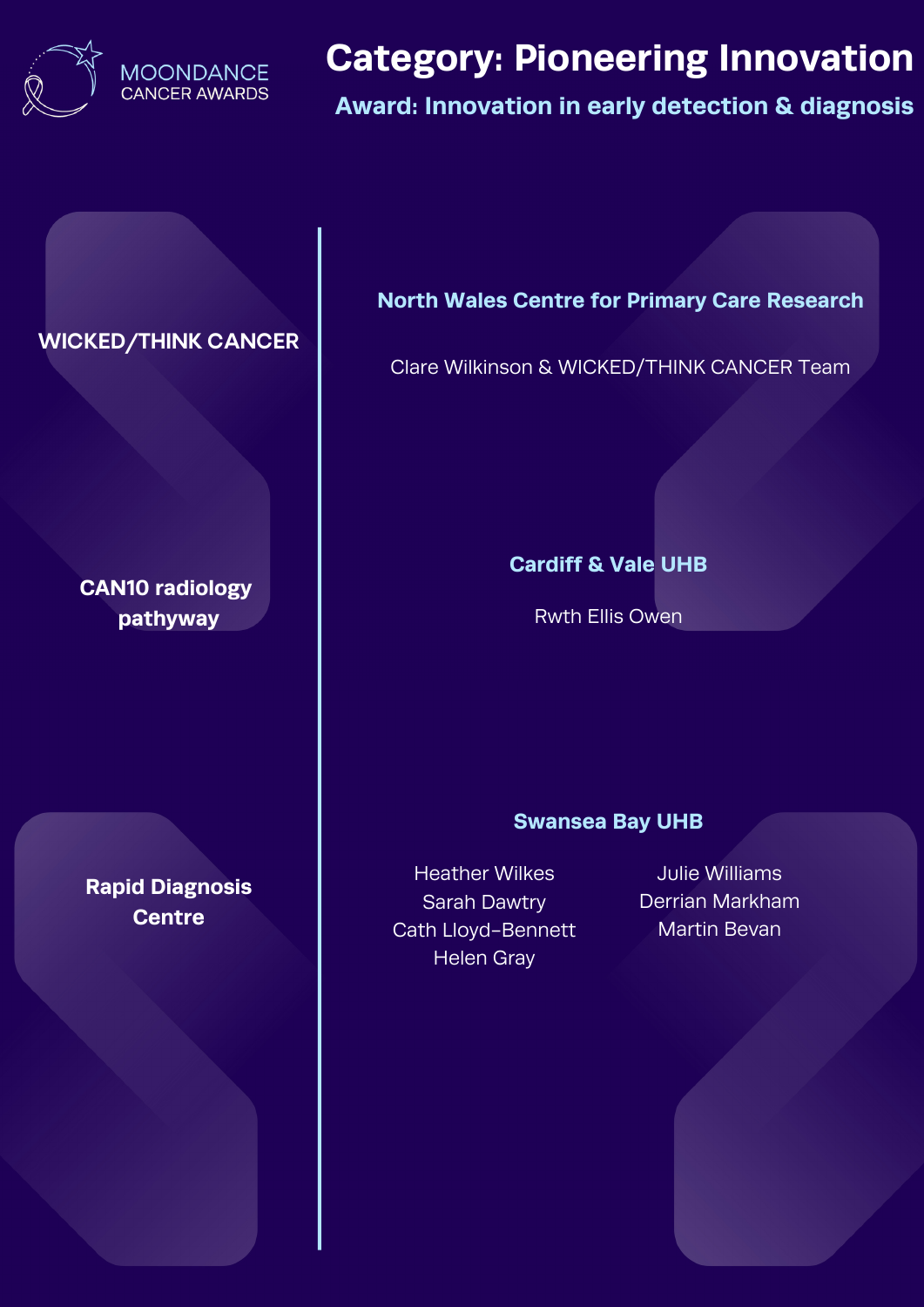

**Award: Innovation in treatment**

### All Wales Genomics Oncology Group

**Virtual Assessment Patient pathway**

> **Trans-oral robotic surgery**

#### **All Wales Medical Genomics Service**

Rhian White Megan Fealey Sian Lewis Erik Waskiewicz Laura McCluskey Nia Haines Helen Roberts Sian Morgan Richard Adams Sam Cox Angharad Rudkin Sophie Harding Michelle Wood

Dyfrig Hughes Stuart Davies Catrin Plumpton Adam Christian Alex Murray Jessica Morris Kayleigh Chainey Madeleine Adams Pasquale Innominato James Coulson Mark Davies Steve Knapper Stuart Evans Stuart Davies

#### **Velindre**

Tej Quine Emma Williams Ruth Thomas

Chris Davies Penelope Cox Cathryn Ball Ruth Hull

#### **Cardiff & Vale UHB**

Sandeep Berry Stuart Quine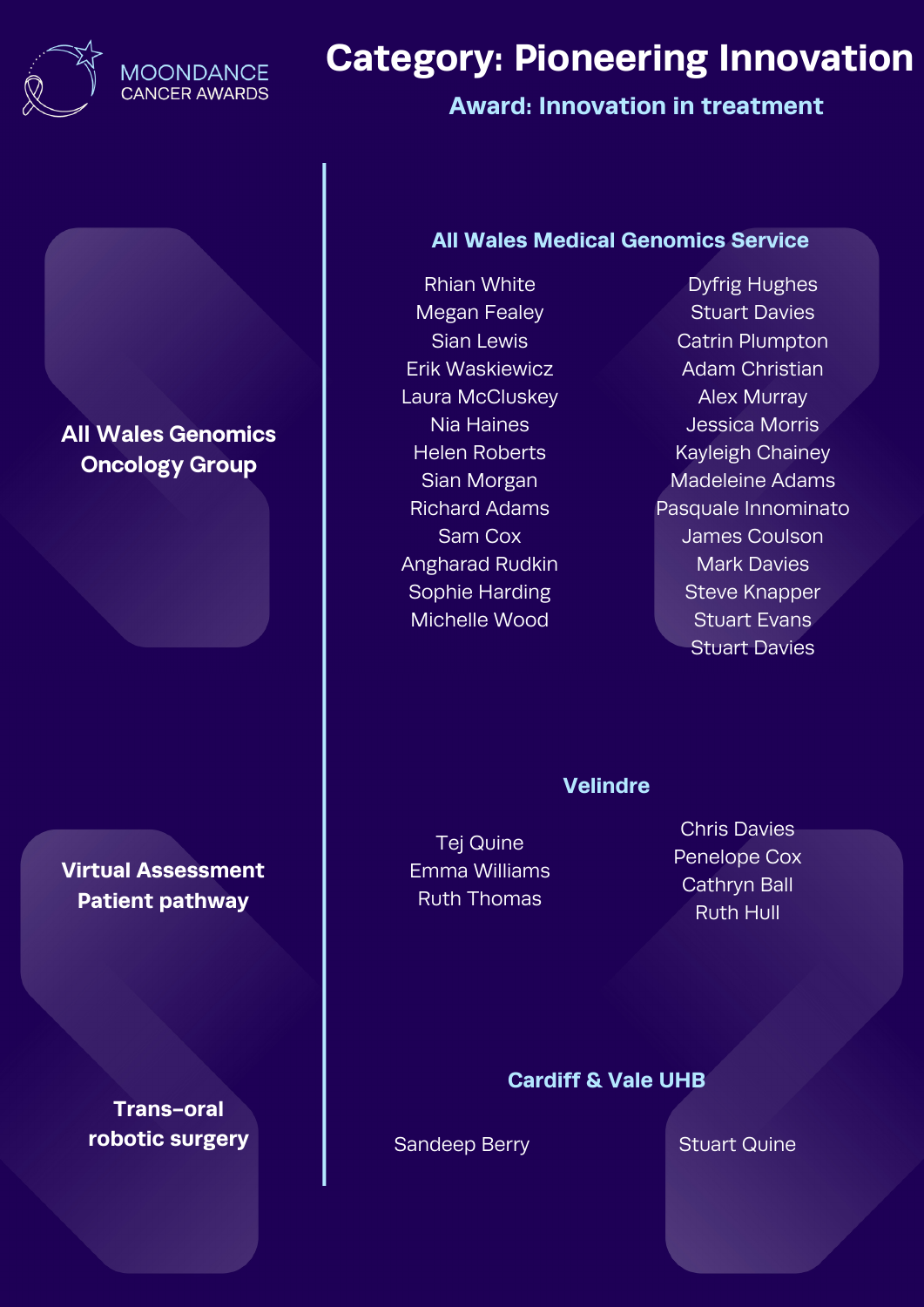

### **Award: Innovation in treatment**

### Haematology trials

### **TacTiCC**

### **MUO pathway**

#### **Betsi Cadwaladr UHB**

Earnest Heartin

#### **Cardiff University**

Andrew Godkin Awen Gallimore

Martin Scurr Lee Campbell

#### **Swansea Bay UHB**

Laura Jones Allie Shipp Ellen Fitzgerald Lynne Breeze-Jones Emma Mathias Sarah Gwynne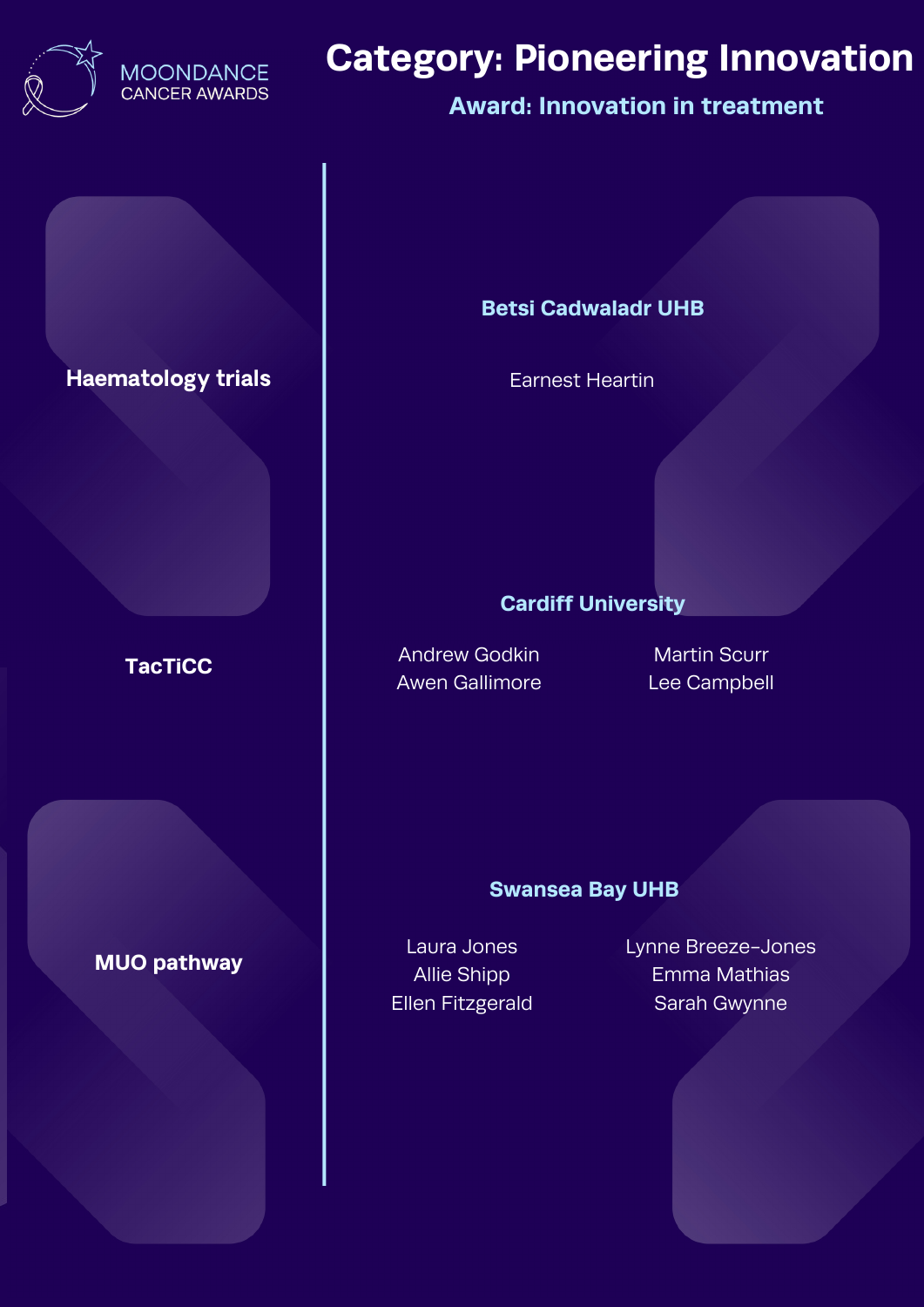

**Award: Independent Sector**

### **Transnasal endoscopy Assan Haboubi**

### **CanSense**

**Clinical coordination centre**

### **City Hospice**

### **Olympus Medical, Cardiff & Vale UHB, Cwm Taf Morgannwg UHB**

- Dai Samuel Karen Wright Kay Charles Dianne Morgan
- Rhiannon Bowen Elliott Jones Jonathan Morgan Hayley Mullins

#### **CanSense**

Adam Bryant Dean Harris

Peter Dunstan Cerys Jenkins

### **Marie Curie Nursing Service Wales**

- Jayne Palfreman Sandra Brown Frances Jenkins Rebecca Turner
- Mia Mary Dutch Kaya Burgess Rhys Jones

Liz Andrews & Team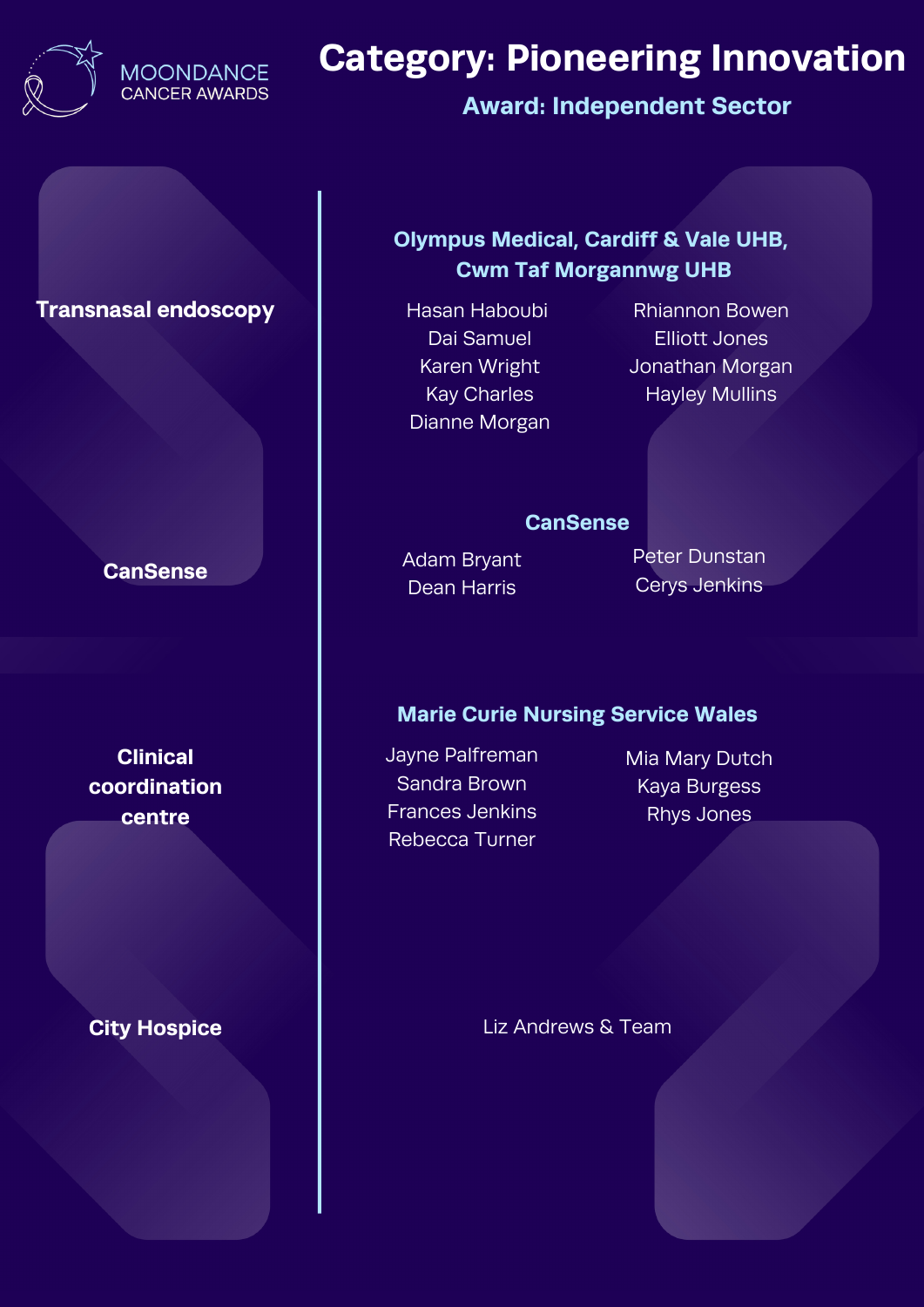

### **Award: Workforce**

All Wales Paediatric Cancer Predisposition Clinic

**All Wales Ovarian Cancer Prehab Project**

> **Workforce leadership**

**Acute oncology ANP workforce resilience framework**

Mark Davies Torsten Hildebrandt Madeleine Adams Shelia Palmer Smith

Hector Conti Claire Morgan Jackie Hill Steph Phillipsr

Sadie Jones Kerryn Lutchman-Singh Richard Peevor

**Velindre**

Mick Button

#### **Velindre**

Ceri Stubbs Rachel James Emily Richards Ailsa Hayes Lauren Sheppard

Rhonda Power Melissa Davies Jolene Williams Rhoswen McKnight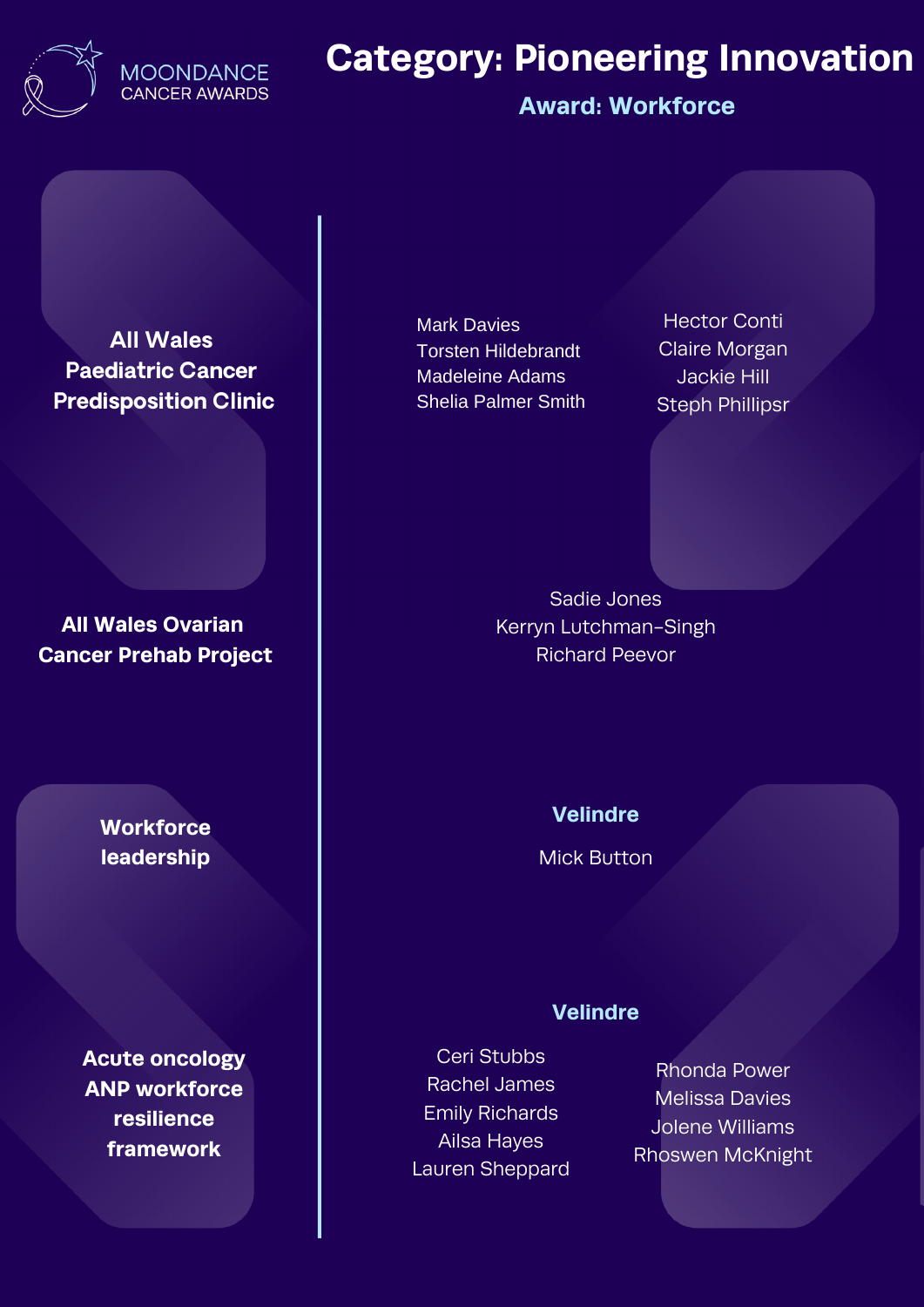

### **MOONDANCE CANCER AWARDS**

# CATEGORY: EMERGING LEADERS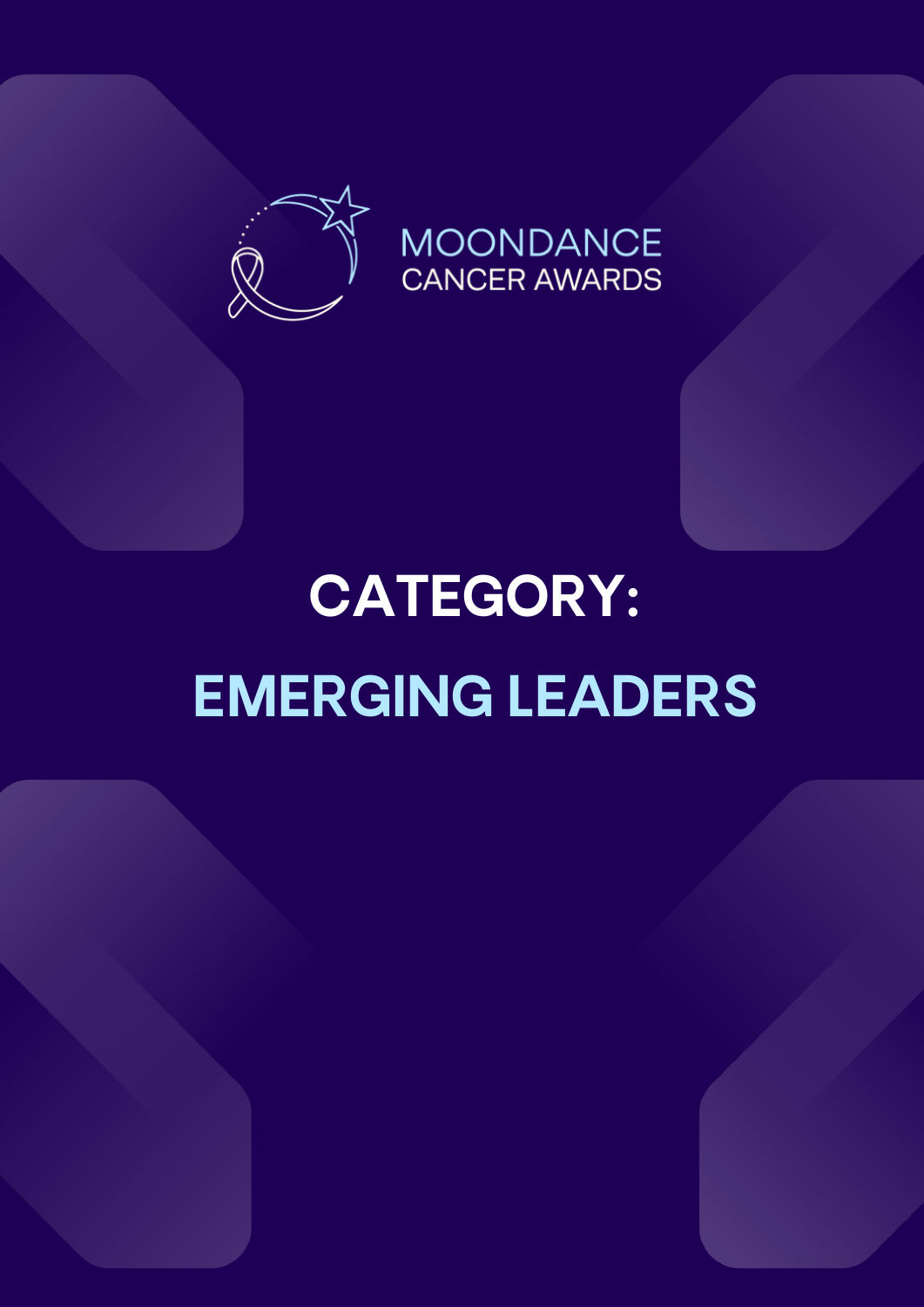

### **Category: Emerging Leaders**

### **Award: Management &Administration**

- Claire Salisbury, Assistant Director of Procurement Services, Cardiff & Vale UHB
- Rachel Gemine, Deputy Head of TriTech Institute, Hywel Dda UHB
- Michael Stone, Costing Accountant, Velindre
- Anthony Davies, Senior Policy Manager for Major Health Conditions, Welsh Gov
- Helen Gray, Rapid Diagnosis Centre Coordination Manager, Swansea Bay UHB

### **Award: Non-Medical & Nursing**

- Lucy Wills, Radiotherapy Treatment Planning Healthcare Scientist, Velindre
- Mr James Peaker, Consultant Biomedical Scientist, Cardiff & Vale UHB
- Michelle Worwood, Clinical Nurse Specialist, Aneurin Bevan UHB
- Maria Lewis, Nurse Practitioner, Cwm Taf Morgannwg UHB
- Bernadette Tenorio, Clinical Nurse Specialist, Aneurin Bevan UHB
- Jackie Pottle, Macmillan AHP Lead, Betsi Cadwaladr UHB

### **Award: Medical**

- Dr Hasan Haboubi, Consultant Gastroenterologist, Cardiff & Vale UHB
- Sinan Eccles, Consultant Respiratory Physician, Cwm Taf Morgannwg UHB
- Zoe Barber, Consultant Breast Surgeon, Cwm Taf Morgannwg UHB
- Dr Muhammad Aslam, Consultant Pathologist, Betsi Cadwaladr UHB
- Dr Mohid Shakil Khan, Consultant Gastroenterologist, Cardiff & Vale UHB
- Mr Sohail Moosa, Consultant Urologist, Hywel Dda UHB